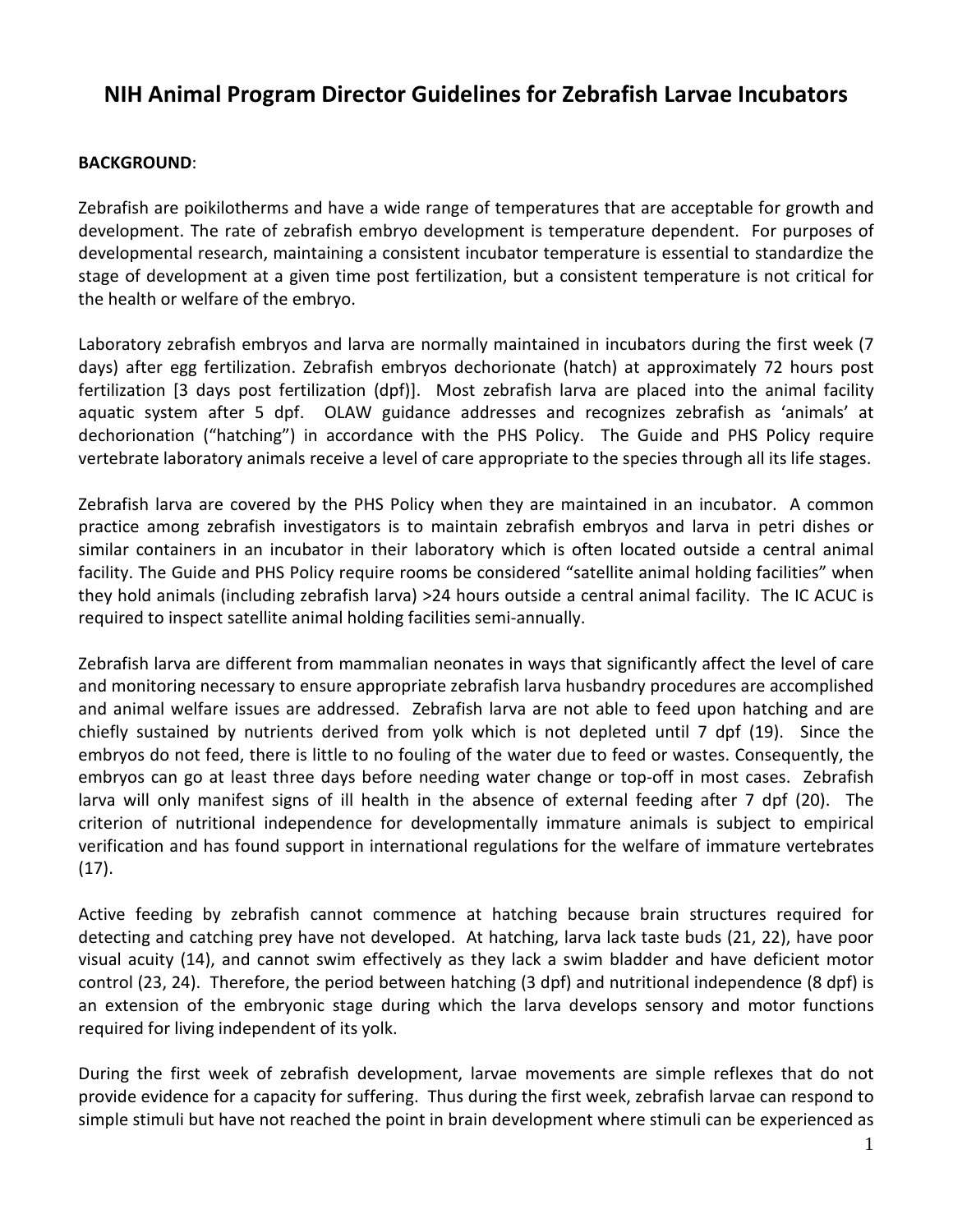aversive. Pain perception and suffering requires that an animal have both the neural apparatus for detecting noxious stimuli as well as the mental ability to interpret such stimuli as aversive (1). While many studies have demonstrated that adult zebrafish show evidence of higher order cognition by being responsive to a variety of learning protocols (e.g. 2, 3, 4, 5), including learning to avoid aversive stimuli (6, 7, 8, 9); there is no evidence of higher order cognition in zebrafish during the first week of development. Developmental studies examining learning (12), reward (13), social (14, 15) and fright (16) behaviors have found that these functions associated with higher order cognition become operational only in older fish.

Room temperature is normally inconsequential to the internal temperature of an incubator. The incubators are designed to maintain a steady temperature to standardize the environment for zebrafish embryo and larva development. Frequent incubator opening disrupts the incubator's internal environment. The incubator will maintain a temperature range acceptable to the health and development of the embryo during short term room temperature fluctuations or a power outage lasting less than a day. Gradual cooling or warming of the incubator during a prolonged power outage would present little consequence to the larvae other than delayed development and reduced metabolism (28) during cooling, and accelerated larval development during gradual warming.

**ACCEPTABLE CARE AND MONITORING:** The following practices comprise an acceptable level of care for zebrafish larvae maintained in a laboratory incubator between 3 and 8 dpf:

- Health monitoring checks every three days or more frequently if required by the experiment.
- Daily feeding is not necessary because of the young hatchlings utilization of its yolk during this early life stage.
- Incubators do not need to be opened to monitor the health of the zebrafish larvae in the event of a power outage or room temperature fluctuation. Opening the incubator door disturbs the microenvironment and causes temperature fluctuations.

**INCUBATOR LABELING AND REPORTING**: The following practices should be followed to foster compliance with the PHS Policy regarding animal holding facilities:

- The zebrafish incubator should be labeled "Zebrafish Incubator" so it is easily identifiable during ACUC inspections.
- Incubators containing zebrafish embryos should be labeled as 'Contains Live Zebrafish Embryos'.
- The investigator should identify the location of the incubators on the Animal Study Proposal.
- The IC Animal Program should maintain a list of rooms which contain zebrafish incubators to aid in assessing whether zebrafish larva should be euthanized or relocated in response to a prolonged power outage or extreme room temperature.
- Room environmental monitoring is not required to assure zebrafish larva health and well-being.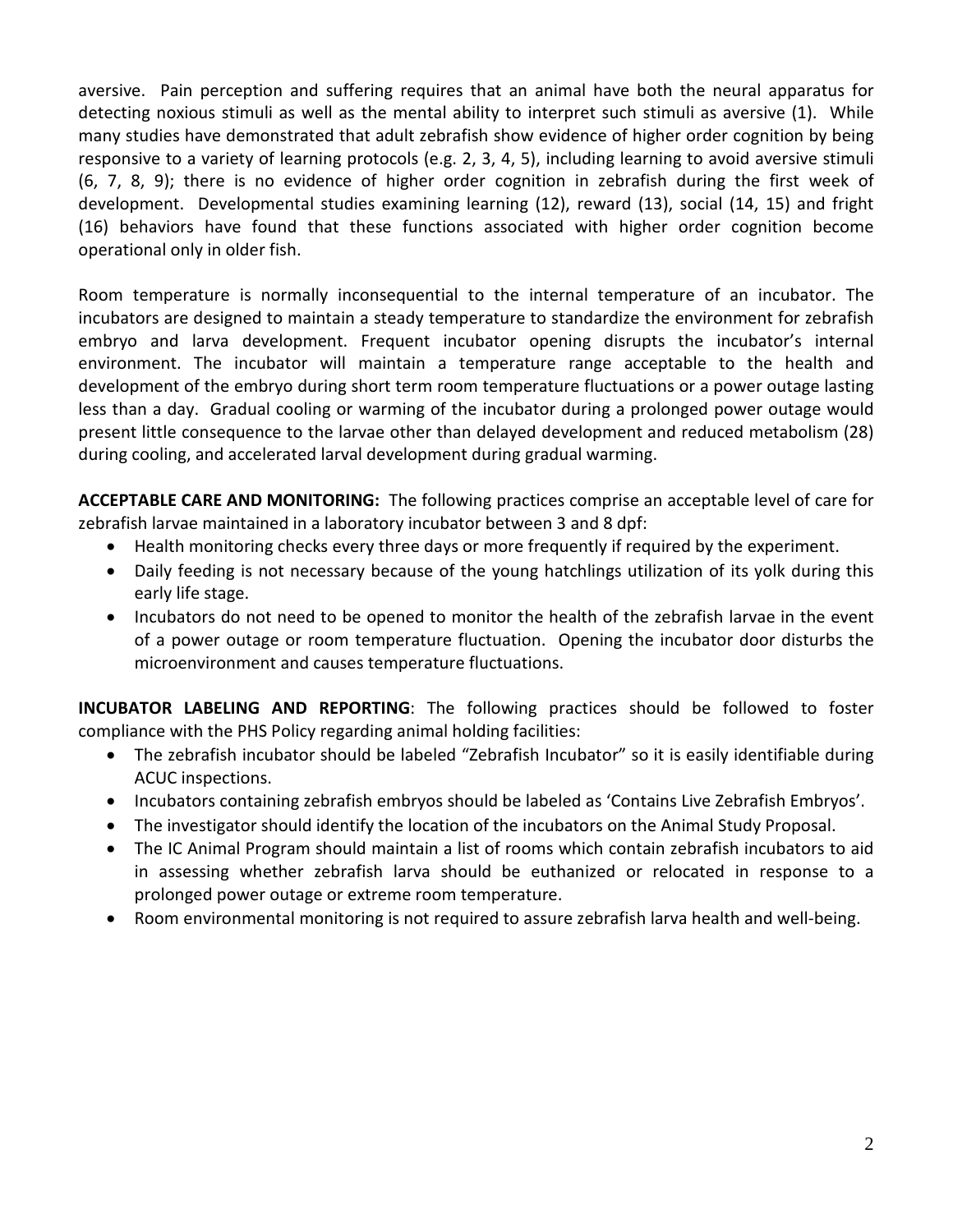## **REFERENCES**

- 1. Sneddon LU, Braithwaite VA, & Gentle MJ (2003) Do fishes have nociceptors? Evidence for the evolution of a vertebrate sensory system. *Proc. R. Soc. Lond. B* 270(1520):1115-1121.
- 2. Darland T & Dowling JE (2001) Behavioral screening for cocaine sensitivity in mutagenized zebrafish. *Proc Natl Acad Sci U S A* 98(20):11691-11696.
- 3. Colwill RM, Raymond MP, Ferreira L, & Escudero H (2005) Visual discrimination learning in zebrafish (Danio rerio). *Behavioural Processes* 70(1):19-31.
- 4. Risner ML, Lemerise E, Vukmanic EV, & Moore A (2006) Behavioral spectral sensitivity of the zebrafish (Danio rerio). *Vision Res* 46(17):2625-2635.
- 5. Braubach OR, Wood HD, Gadbois S, Fine A, & Croll RP (2008) Olfactory conditioning in the zebrafish (Danio rerio). *Behav Brain Res* doi:10.1016.
- 6. Pradel G, Schachner M, & Schmidt R (1999) Inhibition of Memory Consolidation by Antibodies against Cell Adhesion Molecules after Active Avoidance Conditioning in Zebrafish. *Journal of Neurobiology* 39(2):197-206.
- 7. Pradel G, Schmidt R, & Schachner M (2000) Involvement of L 1. 1 in memory consolidation after active avoidance conditioning in zebrafish. *Journal of Neurobiology* 43(4):389-403.
- 8. Rawashdeh O, de Borsetti NH, Roman G, & Cahill GM (2007) Melatonin Suppresses Nighttime Memory Formation in Zebrafish. *Science* 318(5853):1144.
- 9. Shcherbakov D*, et al.* (2005) Magnetosensation in zebrafish. *Current Biology* 15(5):161-162.
- 10. Braithwaite VA & Boulcott P (2007) Pain perception, aversion and fear in fish. *Diseases of Aquatic Organisms* 75(2):131.
- 11. Rose JD (2007) Anthropomorphism and'mental welfare' of fishes. *Proc. R. Soc. Lond. B* 75(2):139- 154.
- 12. Williams FE, White D, & Messer WS (2002) A simple spatial alternation task for assessing memory function in zebrafish. *Behavioural Processes* 58(3):125-132.
- 13. Bretaud S*, et al.* (2007) A choice behavior for morphine reveals experience-dependent drug preference and underlying neural substrates in developing larval zebrafish. *Neuroscience* 146(3):1109-1116.
- 14. Clark DT (1981) Visual Responses in Developing Zebrafish (Brachydanio rerio). Ph.D. (Oregon, Eugene).
- 15. Engeszer RE, Da Barbiano LA, Ryan MJ, & Parichy DM (2007) Timing and plasticity of shoaling behaviour in the zebrafish, Danio rerio. *Anim Behav* 74(5):1269-1275.
- 16. Whitlock KE (2006) The Sense of Scents: Olfactory Behaviors in the Zebrafish. *Zebrafish* 3(2):203- 213.
- 17. United Kingdom (1986) Guidance on the Operation of the Animals (Scientific Procedures) Act.
- 18. Kimmel CB, Ballard WW, Kimmel SR, Ullmann B, & Schilling TF (1995) Stages of embryonic development of the zebrafish. *American Journal of Anatomy* 203(3):253–310.
- 19. Jardine D & Litvak MK (2003) Direct yolk sac volume manipulation of zebrafish embryos and the relationship between offspring size and yolk sac volume. *Journal of Fish Biology* 63(2):388-397.
- 20. Goolish E & Okutake K (1999) Lack of gas bladder inflation by the larvae of zebrafish in the absence of an air-water interface. *Journal of Fish Biology* 55(5):1054-1063.
- 21. Kotrschal K, Krautgartner WD, & Hansen A (1997) Ontogeny of the Solitary Chemosensory Cells in the Zebrafish, Danio rerio. *Chem Senses* 22(2):111-118.
- 22. Lindsay SM & Vogt RG (2004) Behavioral Responses of Newly Hatched Zebrafish (Danio rerio) to Amino Acid Chemostimulants. *Chem Senses* 29(2):93-100.